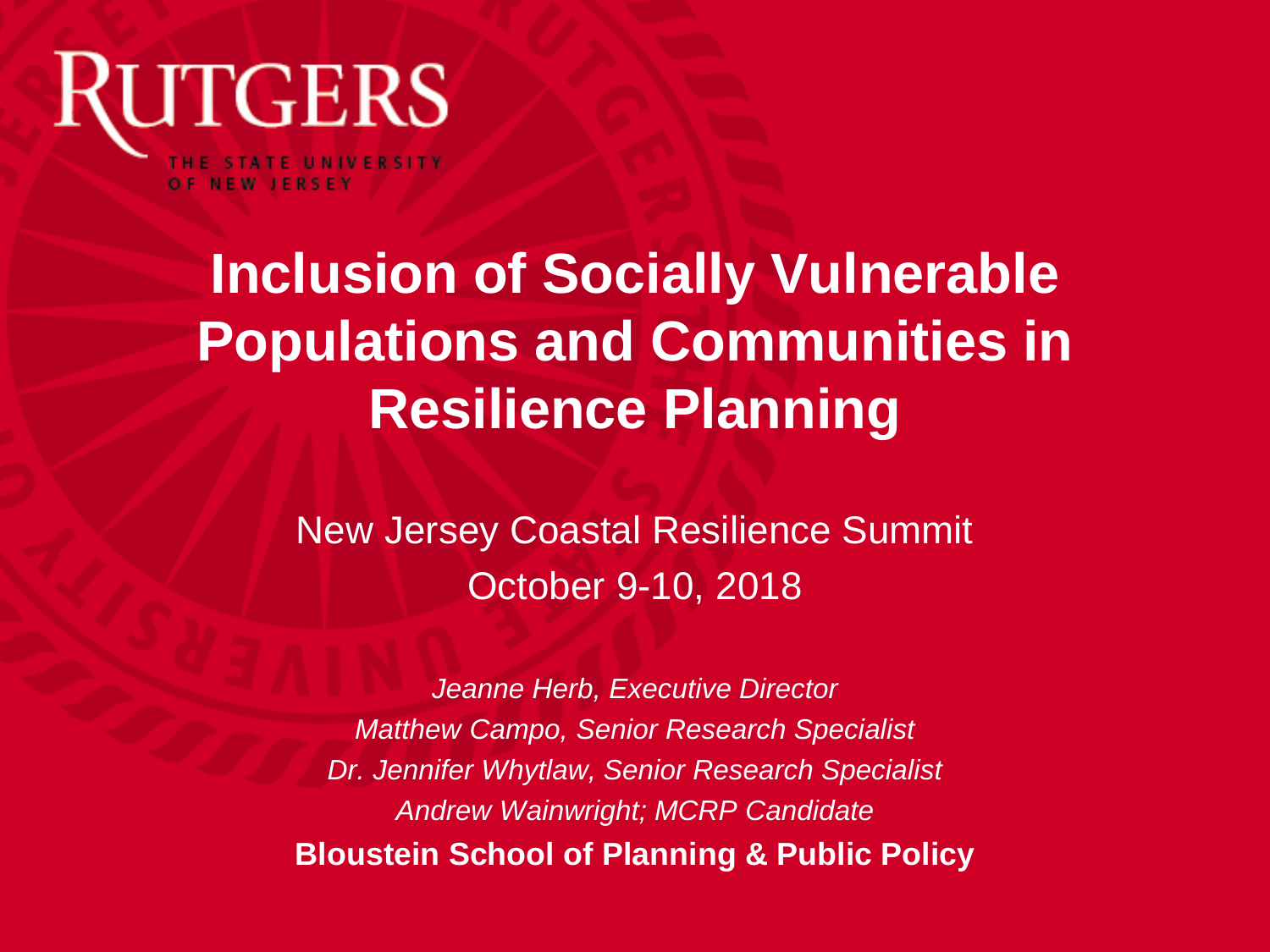### **UTGERS**

## **Populations Vulnerable to Climate Change**

- **Elderly**
- **Children**
- Poor
- Urban residents
- Compromised health and lack of mobility
- **Outdoor workers**



https://www.youtube.com/watch? [v=wV9mU5dUkPA&feature=yout](https://www.youtube.com/watch?v=wV9mU5dUkPA&feature=youtu.be) u.be

Deaths of 8 nursing home patients raise concerns about Florida's elderly

The home had no air conditioning because of Hurricane Irma, but it is across the street from an airconditioned hospital.

er 13 | Hodstod Sontamber 1





#### Key Message 2: Most Vulnerable at Most Risk

Climate change will, absent other changes, amplify some of the existing health threats the nation now faces. Certain people and communities are especially vulnerable, including children, the elderly, the sick, the poor, and some communities of color.

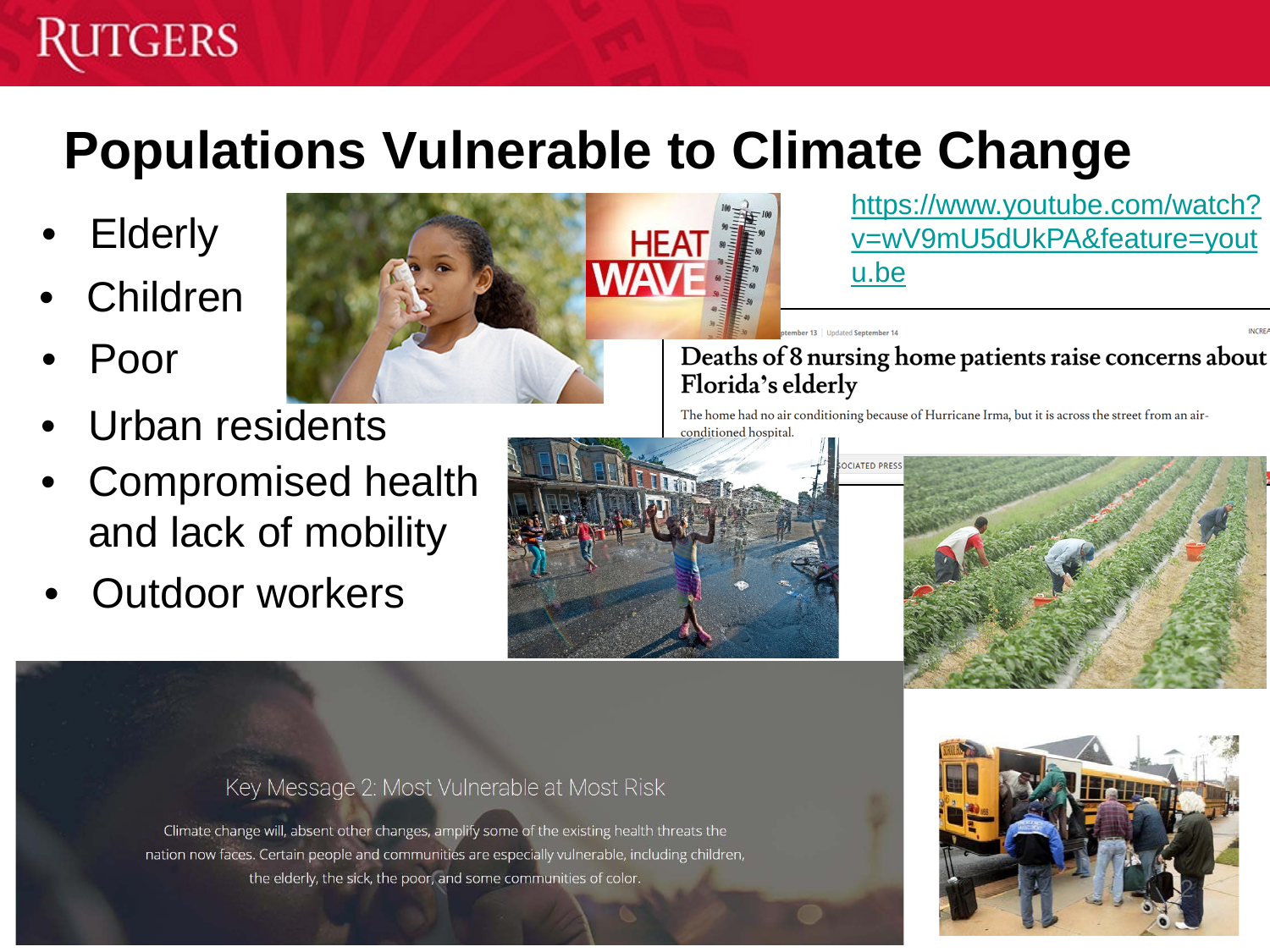## **Social Vulnerability**

"The degree to which a community exhibits certain social conditions, including high poverty, low percentage of vehicle access, or crowded households, may affect that community's ability to prevent human suffering and financial loss in the event of disaster"

# **≻People AND communities**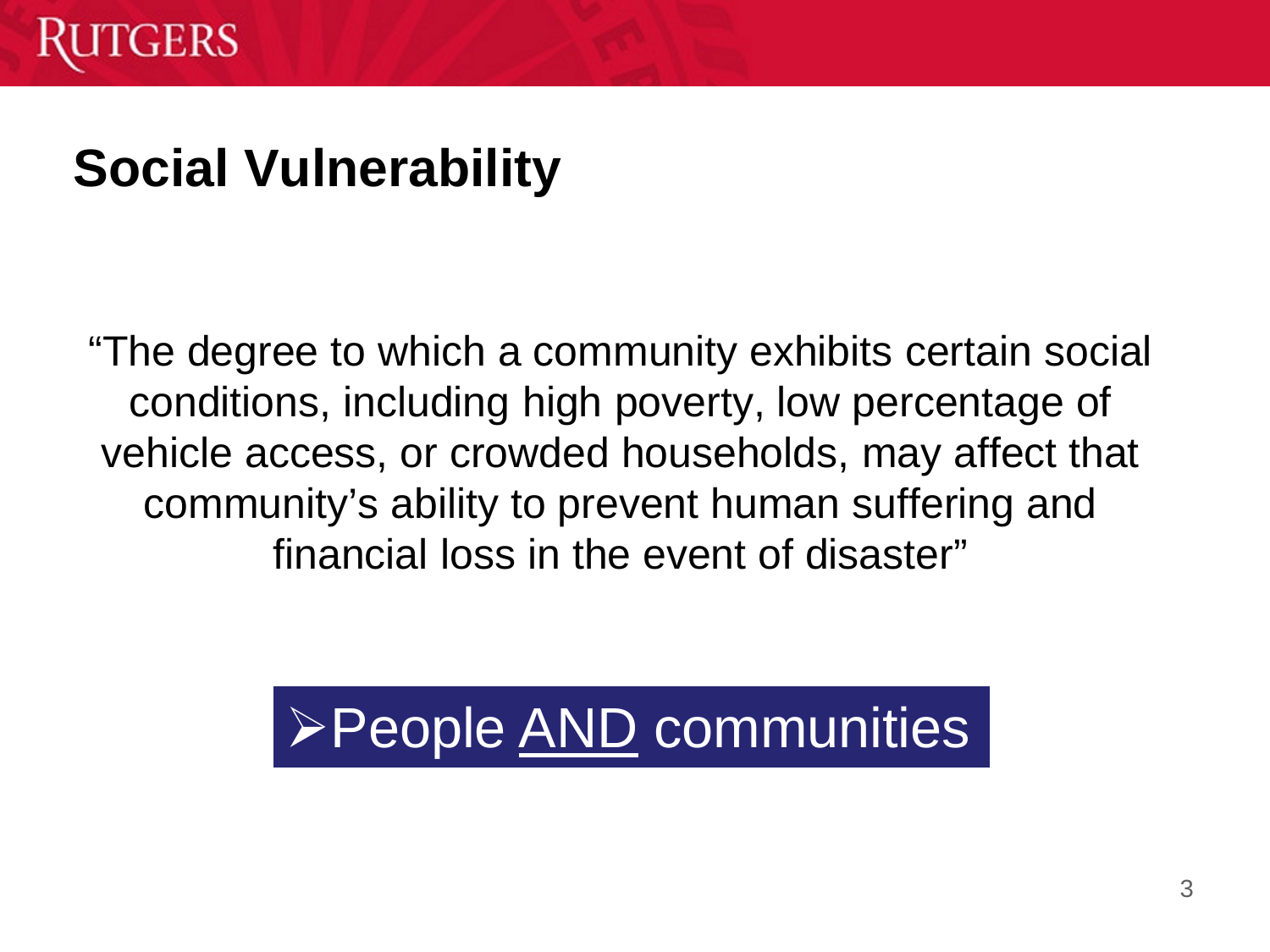| <b>SVI Indicator</b>                                                                             | <b>Population Estimate</b>        | % Coastal Population |
|--------------------------------------------------------------------------------------------------|-----------------------------------|----------------------|
| Persons below poverty line                                                                       | 616,792                           | 13%                  |
| <b>Limited English Proficiency</b>                                                               | 338,059                           | $7\%$                |
| Age $65 + over$                                                                                  | 678,790                           | 15%                  |
| <b>Minorities</b><br><b>Black/African Americans</b><br>$\bullet$<br>Hispanic/Latino<br>$\bullet$ | 2,261,377<br>715,516<br>1,074,837 | 49%<br>15%<br>23%    |
| People w/ disabilities                                                                           | 524,089                           | 11%                  |

*Note: NJ's 239 Coastal Municipalities*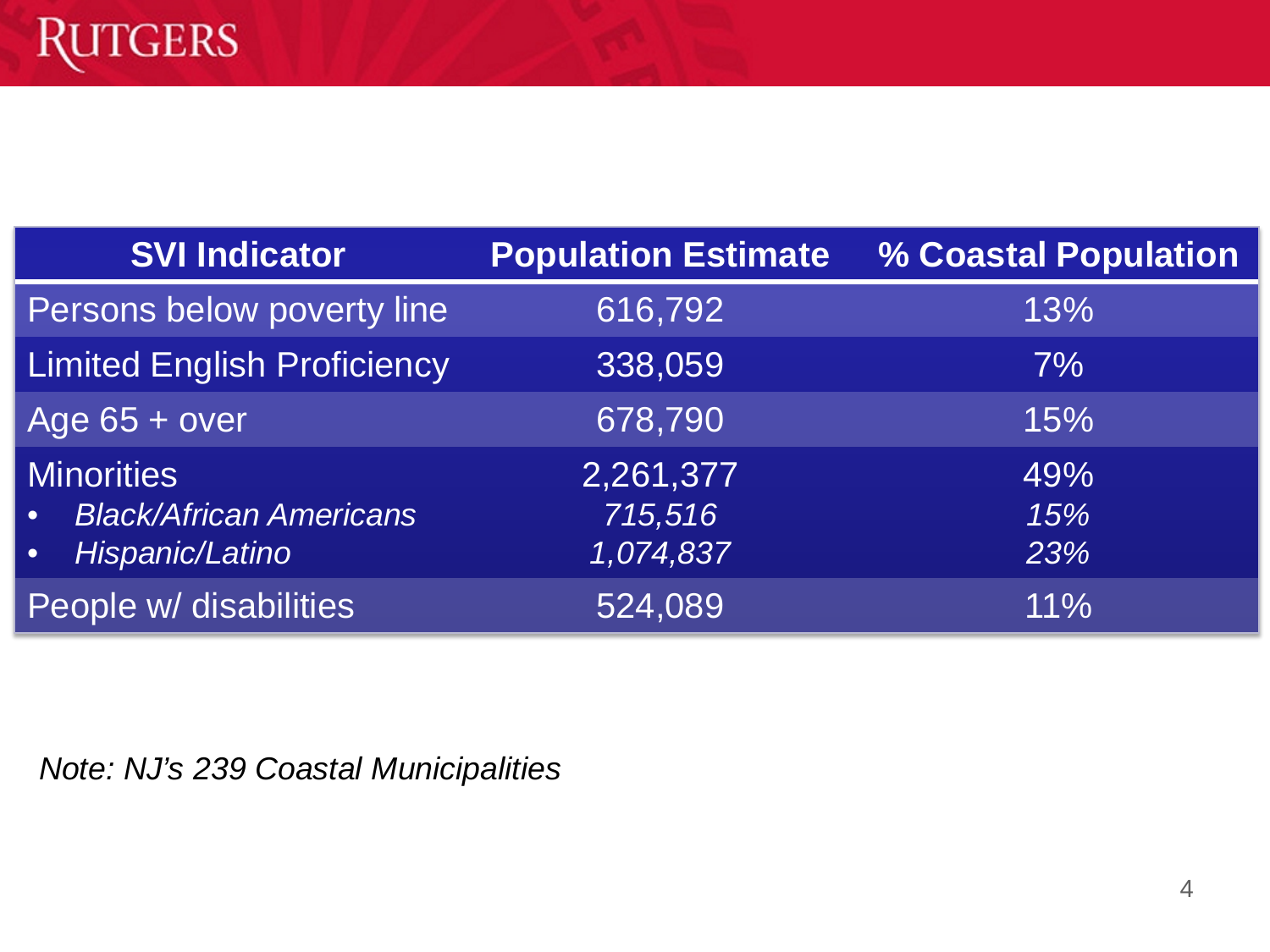#### **Socially Vulnerable Populations: Past, Present, and Future**

| <b>Vulnerable Populations in Vulnerable Areas</b> |                               |                            |                                   |  |  |
|---------------------------------------------------|-------------------------------|----------------------------|-----------------------------------|--|--|
|                                                   |                               |                            |                                   |  |  |
| <b>Point in Time</b>                              |                               | <b>Affected Population</b> | $SV \geq .75$                     |  |  |
| Past (Sandy Surge)                                |                               | 697,919                    | 205,487(29%)                      |  |  |
|                                                   | Present (100-Year Floodplain) | 821,131                    | $\left  226,479 \ (28\%) \right $ |  |  |
| Future                                            | MHHW 3 ft.                    | 469,492                    | $113,111(24\%)$                   |  |  |
| (2050)                                            | MHHW 7 ft.                    | 778,933                    | 218,886 (28%)                     |  |  |

*Note: NJ's 239 Coastal Municipalities*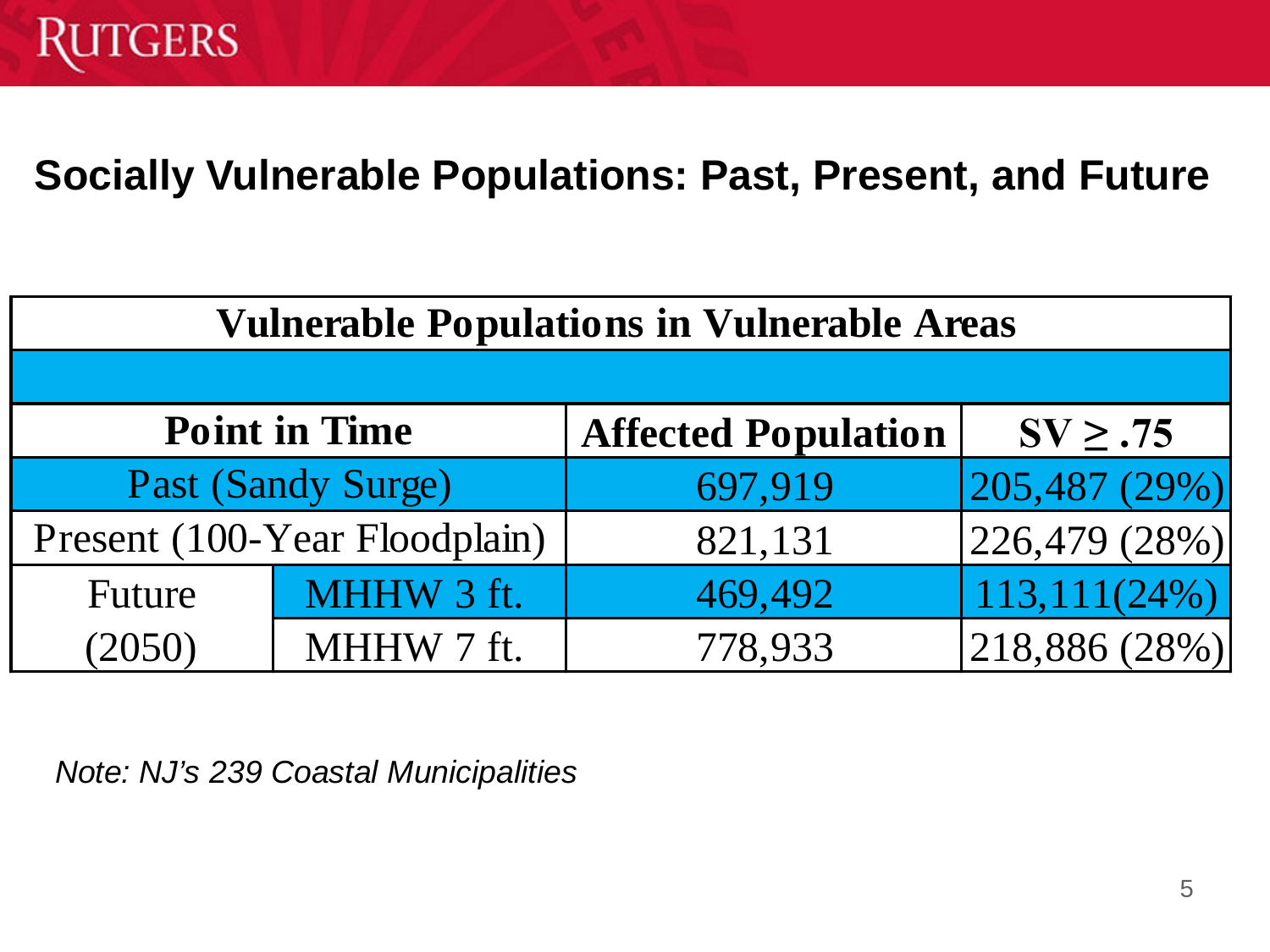#### **Considering other Stressors**

|                                  | <b>Number of</b><br><b>facilities</b> | <b>Number of</b><br>facilities in<br>high SVI<br>areas |
|----------------------------------|---------------------------------------|--------------------------------------------------------|
| 239 coastal<br>municipalities    | 748                                   | 247                                                    |
| Present (100 year<br>floodplain) | 261                                   | 111(45%)                                               |

*Note: NJ's 239 Coastal Municipalities*